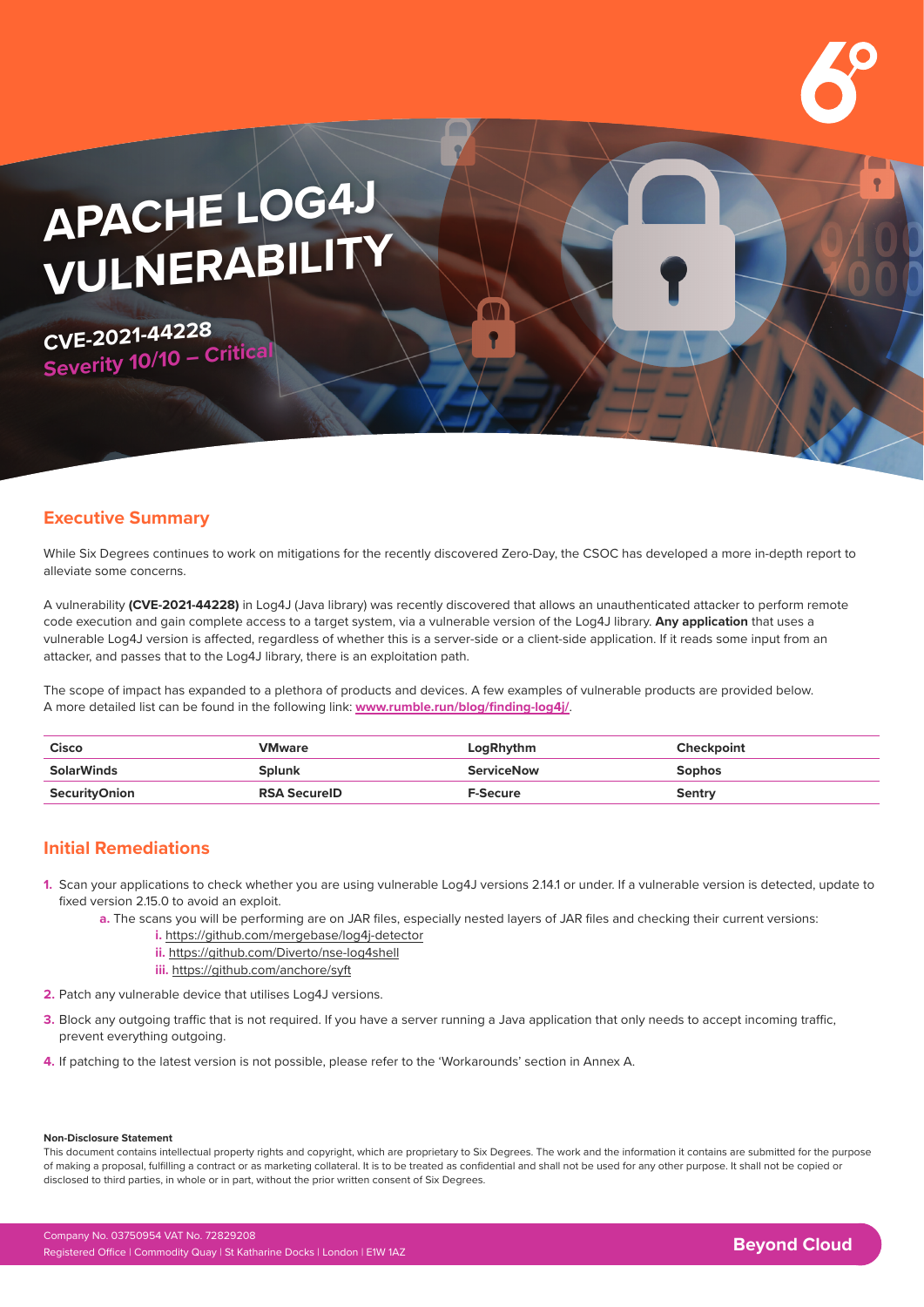

### **Vulnerability Overview**

Log4J is a Java library that specialises in logging which can be configured via a configuration file, meaning changes are relatively easy to deploy. The output from Log4J can go to the console, but it can also go to an email server, a database table, a log file, or various other destinations. This vulnerability effectively opens the door on numerous platforms to your internal environment or a portal into others.

A specially crafted Apache string, parsed and processed by the vulnerable **Log4J 2** component, will allow malicious actors to trigger the vulnerability through any user provided input.

Successful exploitation allows for arbitrary code execution in the targeted application. No prior access to the system is needed to log the string that can cause the logging event remotely, using commands like curl against a target system to log the malicious string in the application log.

Given the fact that logging code and functionalities in applications and services are typically designed to process a variety of external input data coming from upper layers and from many possible vectors, the biggest risk factor of this vulnerability is predicting whether an application has a viable attack vector path that will allow the malformed exploit string to reach the vulnerable **Log4J 2** code and trigger the attack.

### **Mitigation and Remediation**

The vulnerable versions of **[Log4j 2](mailto:https://logging.apache.org/log4j/2.x/?subject=)** are versions **2.0** to version **2.14.1** inclusive. The first fixed version is **2.15.0**. We strongly encourage you to **[update to the latest version](https://logging.apache.org/log4j/2.x/download.html)** if you can. Some recommendations from various resources are stating to roll-back to older versions, which are easier to mitigate. However, this could leave your environment vulnerable to different exploits, which are otherwise mitigated by newer instances.

Six Degrees is working on deploying emergency patching on all our managed clients that may be affected. Please await communication from the Six Degrees Client Success Team or a Six Degrees Network Engineer to inform you of the work to be carried out and an allocated timeframe when this maintenance will occur

If it is suspected that a breach has occurred, Six Degrees offers a Cyber Security Incident Response service to assist with log analytics, incident management and mitigation. This can be requested by contacting the CSOC Team on 03450945065 or emailing **[soc@cnsgroup.co.uk](mailto:soc%40cnsgroup.co.uk?subject=)**.

#### **References**

- **•** <https://cve.mitre.org/cgi-bin/cvename.cgi?name=2021-44228>
- **•** <https://www.docker.com/blog/apache-log4j-2-cve-2021-44228/>
- **•** <https://msrc-blog.microsoft.com/2021/12/11/microsofts-response-to-cve-2021-44228-apache-log4j2/>
- **•** <https://nvd.nist.gov/vuln/detail/CVE-2021-44228>
- **•** [https://www.reddit.com/r/blueteamsec/comments/rd38z9/log4j\\_0day\\_being\\_exploited/](https://www.reddit.com/r/blueteamsec/comments/rd38z9/log4j_0day_being_exploited/)

#### **Non-Disclosure Statement**

This document contains intellectual property rights and copyright, which are proprietary to Six Degrees. The work and the information it contains are submitted for the purpose of making a proposal, fulfilling a contract or as marketing collateral. It is to be treated as confidential and shall not be used for any other purpose. It shall not be copied or disclosed to third parties, in whole or in part, without the prior written consent of Six Degrees.